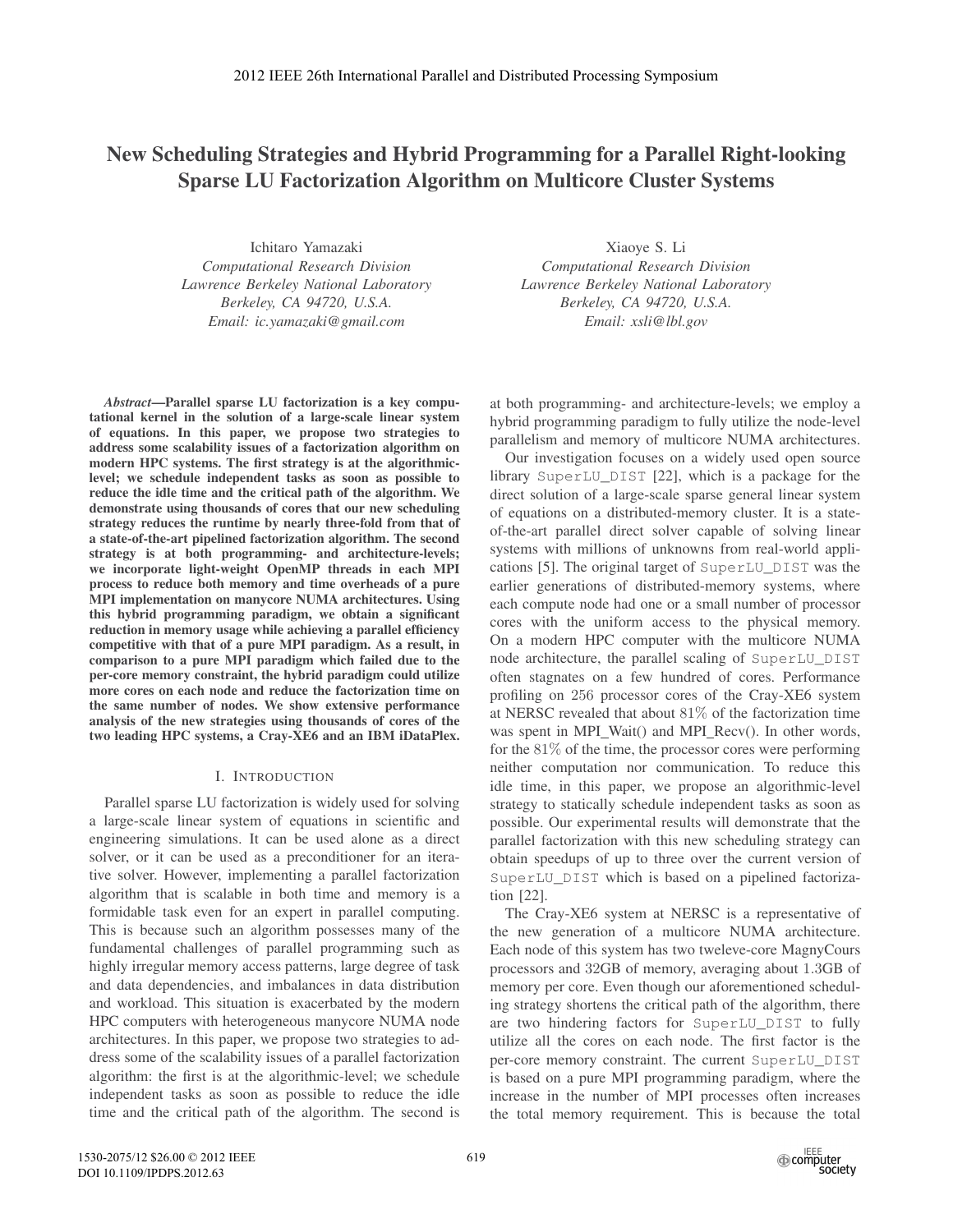communication volume of the algorithm often increases with an increase in the number of MPI processes, and moreover, each message may be internally duplicated in multiple communication buffers by an MPI implementation. Finally, SuperLU\_DIST has certain amount of serial memory overhead associated with an MPI process (see Section III). As a result, to solve a large-scale linear system under the per-core memory constraint, SuperLU\_DIST can often use only a limited number of cores on each node. On the future computer with hundreds or thousands of cores per node, the per-core memory is expected to be even smaller [6].

The second factor is that on a multicore architecture, a message-passing paradigm often has a greater time overhead than a shared-memory paradigm. Therefore, even when the per-core memory constraint did not hinder the usage of all the cores on each node, the factorization time may not scale. Hence, it is imperative to abandon the pure MPI paradigm and resort to a certain type of a hybrid programming paradigm that can exploit the NUMA architecture. To demonstrate this, in the second part of this paper, we incorporate a hybrid message-passing (MPI) and shared-memory (OpenMP) programming paradigm into SuperLU\_DIST. Using this hybrid paradigm, we obtained a significant reduction in memory usage while achieving a parallel efficiency competitive to that of a pure MPI paradigm. As a result, in comparison to a pure MPI paradigm, the hybrid paradigm could utilize more cores on each node and reduce the factorization time on the same number of nodes.

The rest of the paper is organized as follows. In Sections II and III, we first discuss related works and give a brief overview of SuperLU\_DIST, respectively. Then, in Section IV, we describe two techniques, look-ahead and static scheduling, which are designed to reduce the idle time during the parallel factorization. Next, in Section V, we discuss our attempt to incorporate a hybrid MPI+OpenMP programming paradigm into SuperLU\_DIST; The performance results in Section VI will demonstrate that these techniques can significantly improve the performance of SuperLU\_DIST on leading HPC computers based on multicore NUMA node architectures. We conclude with final remarks in Section VII.

## II. RELATED WORK

There have been several scheduling strategies and hybrid programming paradigms proposed for parallel sparse direct solvers. In this section, we briefly describe those that are most relevant to the ones proposed in this paper.

PasTiX [15] implements a parallel left-looking supernodal factorization algorithm based on a hybrid MPI+pthread programming paradigm [16]. It is capable of solving both symmetric and unsymmetric systems, but it is most effective for solving a linear system with a symmetric positive define (SPD) coefficient matrix A. It uses a combination of a static and dynamic scheduling schemes based on both elimination tree of  $|A|^T + |A|$  and performance models capturing both computation and communication [9]. Another relevant solver is WSMP [13], [14] which implements multifrontal factorization algorithm for solving SPD and unsymmetric systems. It uses a hybrid MPI+pthreads programming paradigm, and an assembly tree (elimination tree) for scheduling. More recently, Hogg et al. used a dynamic scheduler for a shared-memory supernodal algorithm to factorize an SPD matrix [17]. The dependencies among the tasks are represented by an implicit direct acyclic graph (DAG), and the dependencies are resolved by keeping track of the outstanding incoming edges at runtime.

In comparison to these previous works, we focus on SuperLU\_DIST which implements a supernodal rightlooking LU factorization algorithm for solving general sparse linear systems. We first propose a static scheduling strategy which uses one of the following two underlying graphs to represents the task dependencies: the symmetrically pruned DAG of the LU factors and the elimination tree of  $|A|^T + |A|$ . We show that our scheduling strategy has very little runtime overhead on a large-scale multicore clusters and can significantly reduce the factorization time. We then study MPI+OpenMP hybrid paradigm to further enhance the performance of SuperLU\_DIST.

## III. OVERVIEW OF SUPERLU\_DIST

To compute the solution of a sparse linear system, SuperLU\_DIST first computes an LU factorization of the coefficient matrix, and then applies the forward and backward substitutions. The LU factorization typically dominates the solution time and is carried out in the following three steps:

*1) Matrix pre-processing:* Before the numerical factorization, the coefficient matrix A is first pre-processed to achieve two goals. The first goal is to enhance the numerical stability through static pivoting and matrix equilibration; i.e, we compute a row permutation matrix  $P_r$ , and a row and column equilibration matrices  $D_r$  and  $D_c$ . The serial code MC64 developed by Duff and Koster [7], which implements a maximum weighted matching algorithm, is employed. The algorithm computes  $P_r$  to maximize the product of the diagonal entries, and it also computes  $D<sub>r</sub>$ and  $D<sub>c</sub>$  simultaneously so that the nonzero diagonal entries of  $P_r D_r A D_c$  are one in their absolute values and all the offdiagonal entries are less than or equal to one in their absolute values. It has been shown that these pre-processing techniques make the LU factorization numerically as stable as that using partial pivoting for a wide range of problems [21]. Hence, SuperLU\_DIST does not employ dynamic pivoting (e.g., partial pivoting) during the numerical factorization.

The second goal of the pre-processing is to symmetrically reorder the matrix  $P_r D_r A D_c$  such that its LU factors remain sparse. This reduces the computational and storage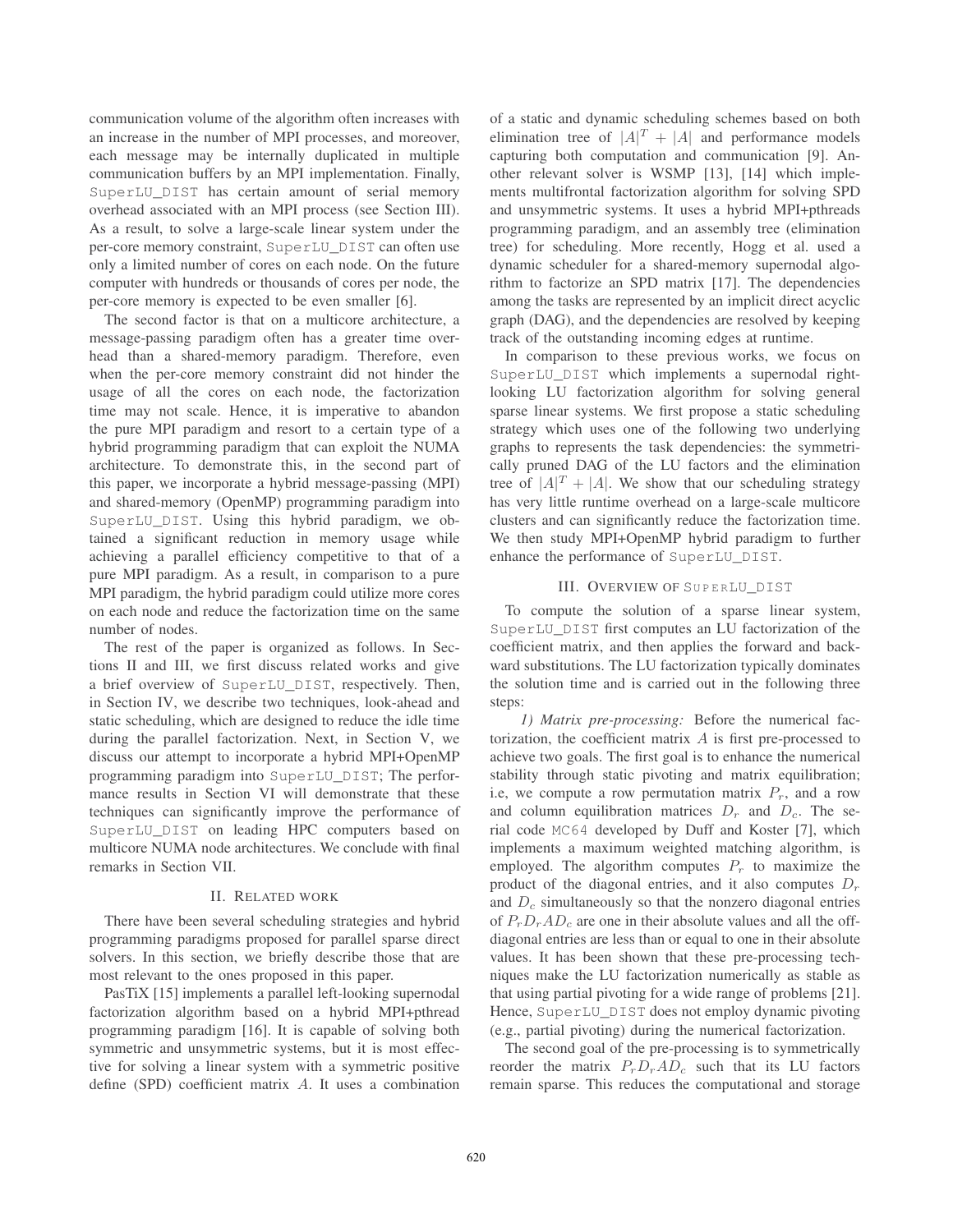

Figure 1. Numerical factorization algorithm in SuperLU\_DIST.

costs of the LU factorization. The reordering also helps to reduce communication and improve the load balance of numerical factorization [4]. Such a matrix ordering can be computed, for example, using a nested dissection algorithm of METIS [18] on the sparsity structure of  $|P_rA|^T + |P_rA|$ . For the remaining of this paper, we use  $A$  to denote the matrix after the pre-processing is applied.

*2) Symbolic factorization:* The main benefit of static pivoting over dynamic pivoting is to permit a priori determination of the sparsity structures of the LU factors before the numerical factorization. An efficient symbolic factorization algorithm [11], [21], [23] has been developed to determine the sparsity structure, set up the required data structures, and schedule all the communication and computation for the numerical factorization. This often makes SuperLU\_DIST more scalable than the other solvers based on dynamic pivoting [4].

*3) Numerical factorization:* The numerical factorization is based on a fan-out (right-looking, outer-product) supernodal LU factorization algorithm. A supernode is a set of consecutive columns of  $L$  with a dense triangular block just below the diagonal and with the same nonzero structure below the triangular block. To achieve good parallelism and load balance, the MPI processes are assigned to the supernodal blocks in a 2D cyclic layout. Figure 1 shows the pseudocode of the factorization algorithm, where  $n<sub>s</sub>$  is the number of supernodes,  $p_{id}$  is the ID of this process, and  $P_C(k)$  and  $P_R(k)$  are the groups of processes assigned to



Figure 2. Nonzero patterns of a matrix A and its LU factors.

the  $k$ -th supernodal column and the  $k$ -th supernodal row, respectively. Step 1 of the pseudocode corresponds to the  $k$ -th panel factorization, where the  $k$ -th supernodal column of  $L$  and the  $k$ -th supernodal row of  $U$  are computed. At Steps 1.1.c and 1.2.d, each process in  $P_C(k)$  and  $P_R(k)$ sends its local blocks of the factors to the processes assigned to the same row and column, respectively. Then, Step 2 updates the trailing submatrix using the  $k$ -th supernodal column and row of the LU factors. To take advantage of the sparsity of A, the block  $A(i, j)$  is updated only if both blocks  $L(i, k)$  and  $U(k, j)$  are not empty. More detailed description of the algorithm can be found in [22]

# IV. NEW STATIC TASK SCHEDULING STRATEGY

The factorization algorithm in Figure 1 follows a sequential flow, i.e., the panel factorizations and the trailingsubmatrix updates are performed in sequence. For instance, the MPI processes in  $P_C(k)$  and  $P_R(k)$  must wait for the k-th diagonal block to be factorized before starting its panel factorization. Moreover, all the processes must wait for the panel factorization to complete before updating the trailingsubmatrix. On the other hand, at each step, multiple panels may be ready to be factorized since they will not be updated by the remaining panels due to the sparsity of the matrix. Since several MPI processes may be idle waiting for the  $k$ -th panel factorization to complete, these MPI processes can be used to factorize the rest of the ready-to-be-factorized panels and reduce the idle time. Furthermore, by factorizing and sending these panels as soon as possible, their computation and communication can overlap with other computation and communication. In this section, we describe a new task scheduling strategy to exploit these parallelism that are not fully exploited in Figure 1.

#### *A. Task dependency graph of sparse factorization*

In this section, we introduce the task dependency graph of sparse LU factorization, which is an important tool for developing our scheduling algorithm. We will use the  $11 \times 11$ supernodal matrix shown in Figure 2 for illustration, where each column and row of the matrix represent a supernodal column and row, respectively. Now, consider Step 2 of the factorization algorithm in Figure 1. We see that the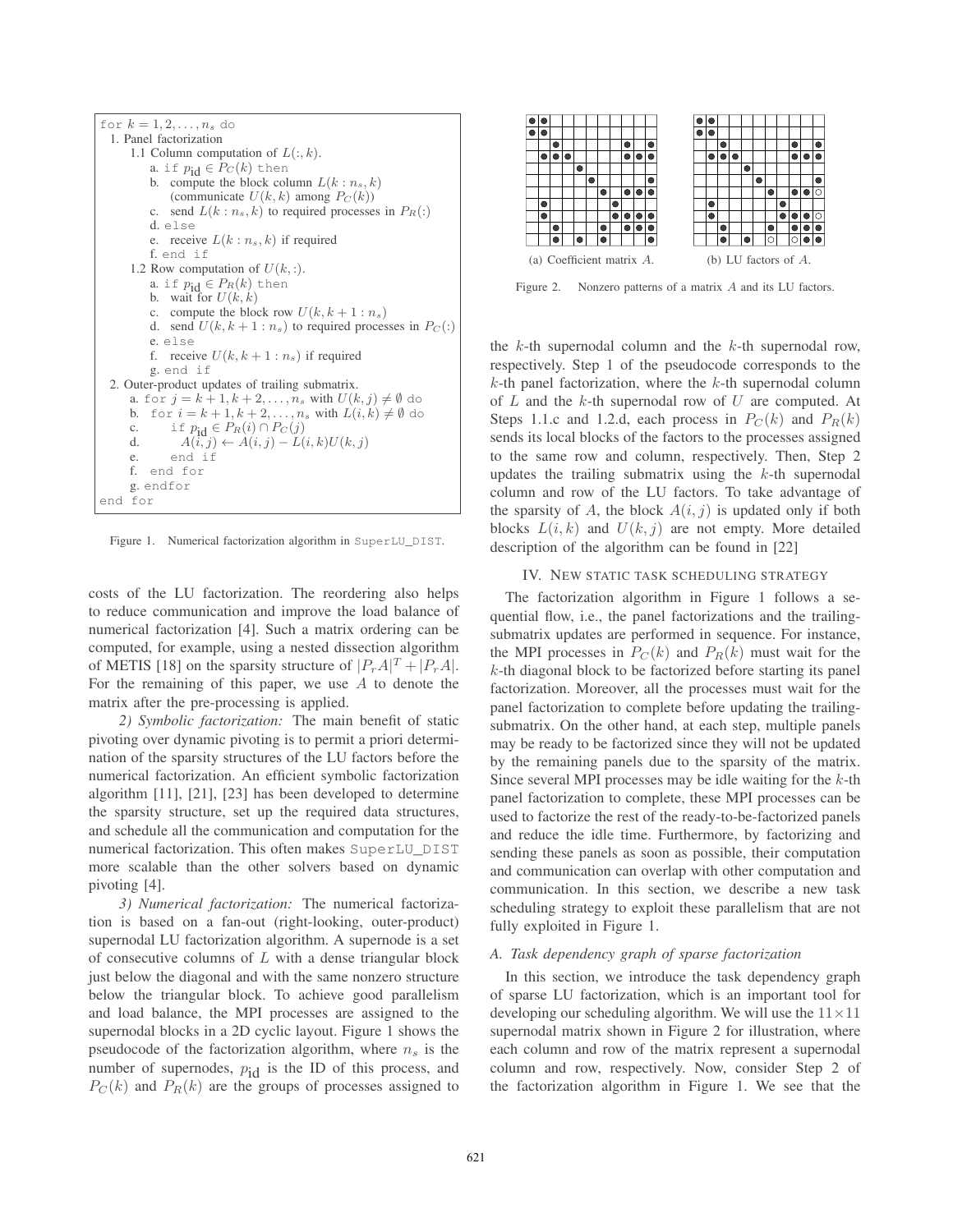$j$ -th column is updated by the  $k$ -th column only if the block  $U(k, j)$  is not empty. Similarly, the *i*-th row is updated by the k-th row only if the block  $L(i, k)$  is not empty. These dependencies can be represented by a directed graph, where the  $k$ -th node represents the  $k$ -th panel factorization, and for each k-th node, there is a directed edge  $(k, j)$  or  $(k, i)$  for each non-empty block  $U(k, j)$  or  $L(i, k)$ , respectively. The edge  $(k, j)$  (or  $(k, i)$ ) represents the dependency that the k-th column (or row) updates the  $j$ -th column (or the *i*-th row). Figure 3 shows the dependency graph of the  $11 \times 11$  matrix in Figure 2.



Figure 3. Dependency graph of LU factorization.

Unfortunately, it is usually not efficient to use the graph in Figure 3 as a scheduling tool. This is because it contains excessive amount of redundant information. For example, there are an edge (7, 10) and a path  $7 \rightarrow 9 \rightarrow 10$ . Hence, the edge  $(7, 10)$  is redundant.

A transitive reduction of a directed graph encompasses all the dependency information with the minimum number of edges [3]. However, its construction can be expensive. One alternative is to use a so-called symmetrically pruned graph [8]. To construct the pruned graph, we first identify the smallest index  $s_k$  such that  $U(k, s_k)$  and  $L(s_k, k)$  are the first symmetrically matched non-empty blocks for each k. Then, we prune all the edges  $(k, j)$  for  $j > s_k$ . The white circles in the matrix of Figure 2(b) and the dashed edges in the graph of Figure 3 represent the pruned edges. From now on, we refer to this symmetrically pruned graph as the reduced directed acyclic graph, or rDAG in short, of the LU factors. A node of the rDAG without any incoming edges is referred to as a source, while a node without any outgoing edges is called a sink. A similar task graph was used in [12] for a left-looking LU factorization algorithm, where only the column dependency needed to be enforced. On the other hand, our  $k$ -th panel factorization task factorizes both  $k$ -th row and column, and our task graph must keep track of both column and row dependencies.

For a symmetric matrix  $A$ , its rDAG is identical to its transitive reduction. Furthermore, in this case, rDAG is a tree, which is commonly referred to as an elimination tree, or etree in short, and is used extensively to study the behavior of sparse factorizations  $[24]$ . Just like rDAG, the k-th node of the etree represents our  $k$ -th panel factorization. There is an edge  $(k, j)$  from the k-th node (a child) to the j-th node (the parent) if  $U(k, j)$  is the first non-empty block in



Figure 4. Nonzero patterns of  $|A|^T + |A|$  and its LU factors.

the  $k$ -th row of the  $U$ -factor. In the etree, a node without incoming edges is called a leaf, and the node without outgoing edges is referred to as a root. Even for the LU factorization of an unsymmetric matrix A, the etree of incoming edges is called a leaf, and the node without<br>outgoing edges is referred to as a root. Even for the LU<br>factorization of an unsymmetric matrix A, the etree of<br>the symmetrized matrix  $\hat{A} = |A|^T + |A|$  can be used to capture both column and row dependencies of the panel factorizations. However, this etree of the symmetrized matrix can overestimate the true dependency of the panels in the actual unsymmetric factorization. On the other hand, rDAG contains some redundant edges, but it does not overestimate the dependency unless numerical cancelation occurs during the numerical factorization. Figures 4 and 5 respectively show the sparsity structure and etree of the symmetrized the depen<br>the nume<br>show the<br>matrix  $\widehat{A}$ matrix A of the  $11 \times 11$  matrix A in Figure 2. In comparison to the rDAG in Figure 3, the etree in Figure 5 greatly overestimates the dependency of the panels, where the critical path of the etree is of length six while that of rDAG is of length three.



Figure 5. The etree of  $|A|^T + |A|$ .

For scheduling the panel tasks, the final LU factors will be correct as long as the following task-dependency invariant is preserved: before the  $j$ -th panel factorization, all the preceding updates to the  $j$ -th column and row must be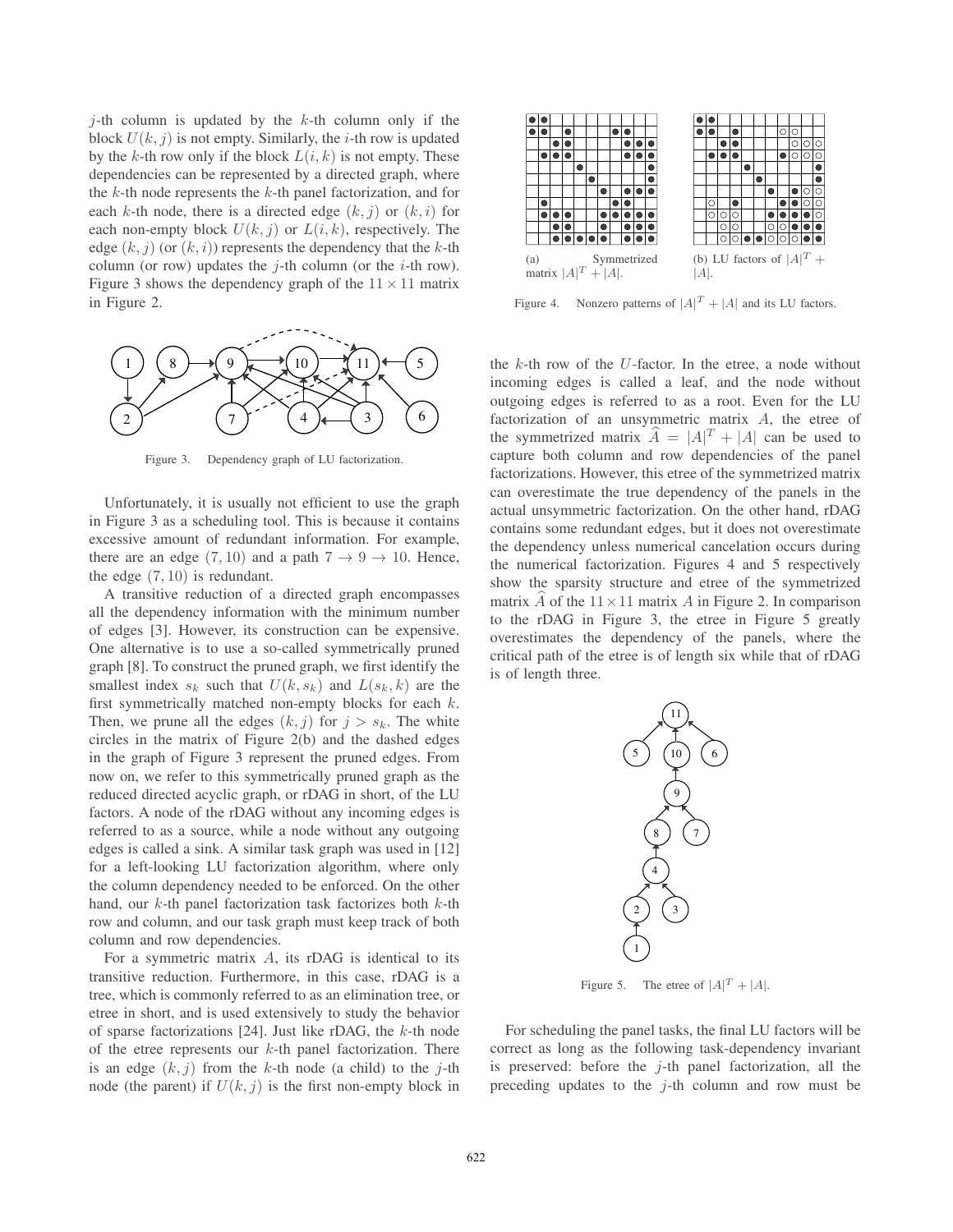completed. In other words, before scheduling the  $j$ -th task, all the tasks corresponding to the nodes in the dependency graph, which can reach the  $j$ -th node following the directed paths, must be completed.

Since our panel factorization factorizes both column and row, from now on, when we say that a column is factorized, the corresponding row is also factorized. Our discussion will focus on the etree, but will comment on how it can be extended to the rDAG.

#### *B. Look-ahead*

Using the aforementioned task dependency graph, we can schedule the panel factorization tasks in an order from the leaves to the root of the etree or from the sources to the sink of the rDAG. After the k-th panel updates the *j*-th column and row, the corresponding edge  $(k, j)$  is removed from the graph, potentially making the  $j$ -th node a leaf or source. These leaf-nodes represent the columns and rows that can be factorized. If we factorize all the leaf-nodes and asynchronously send the results to the trailing submatrix before updating the remaining submatrix, the idle time of the processes may be minimized. Unfortunately, factorizing and asynchronously sending all the leaf-nodes may require infeasibly large memory to store the pending messages.

To reduce the memory requirement, we look-ahead only a few next supernodal columns in a so-called look-ahead window of size  $n_w$  and see if they can be factorized. Specifically, if the j-th node in the look-ahead window becomes a leaf after the removal of the edge  $(k, j)$ ; i.e., this is the last update on the  $j$ -th column, then after the  $j$ -th column is updated, we immediately factorize the  $j$ -th column and send it to the trailing submatrix. This process is applied to all the columns with the non-empty block  $U(k, j)$  in the lookahead window (i.e.,  $j = k + 1, k + 2, \ldots, k + n_w$ ). Finally, the remaining columns outside the look-ahead window are updated as before. Figure 6 shows the pseudocode of the look-ahead algorithm, and Figure 7 illustrates the algorithm.

If  $n_w > 1$ , then the k-th column is factorized before the k-th step. This is because before the end of the  $(k - 1)$ -th step, all the dependencies on the k-th column are removed, and since the k-th column is in the look-ahead window at the  $(k - 1)$ -th step, it is factorized. Hence, at the beginning of the k-th step, if the block  $U(k, j)$  is not empty, then the k-th column can be used right away to update the  $i$ -th column. Note that at the beginning of the  $k$ -th step, we first check if the  $(k + n_w)$ -th column, which was not in the look-ahead window during the  $(k - 1)$ -th step, is already a leaf.

We now describe how we look-ahead supernodal rows. Let us assume that the  $j$ -th node in the look-ahead window becomes a leaf after the edge  $(k, j)$  is removed. Hence, the  $i$ -th column is factorized right after being updated with the  $k$ -th panel. On the other hand, the  $j$ -th row cannot be factorized, yet, if a block  $U(j, \ell)$  for  $\ell > j$  in the j-th row needs to be updated. This is why the rows in 0. Initialize look-ahead window

a. set  $n_w$  (look-ahead window size)

b.  $n_0 = 1$  (index of the next column in window)

for  $k = 1, 2, \ldots, n_s$  do

- 1. Look-ahead the new columns in the window.
- a. for  $j = n_0, \ldots, k + n_w$  do
	- b. Panel factorize  $A(j : n_s, j)$  if possible (communicate  $U(j, j)$  among  $P_C(j)$ , and isend  $L(j : n_s, j)$  to  $P_R(:)$ )
- c. end for
- d.  $n_0 = k + n_w + 1$
- 2. Look-ahead the rows. a. for  $i = k + 1, ..., k + n_w$  do
	- b. Factorize  $A(i, i : n_s)$  if  $U(i, i)$  has arrived (isend  $U(i, i : n<sub>s</sub>)$  to  $P_C(:)$ )
	- c. end for
- 3. Wait for  $U(k, k)$  and factorize  $U(k, :)$  if needed.
- 4. Wait for  $U(k, k : n_s)$  and  $L(k : n_s, k)$ .
- 5. Look-ahead factorization
	- a. for  $j = k + 1, ..., k + n_w$  with  $U(k, j) \neq 0$  do<br>b. Update  $A(i : n_s, i)$
	- Update  $A(j : n_s, j)$
	- c. Panel factorize  $A(j : n_s, j)$  if possible (communicate  $U(j, j)$  among  $P_C(j)$ , and isend  $L(j : n_s, j)$  to  $P_R(:)$ )
- d. end for
- 6. Update the remaining trailing matrix.
- end for

| Figure 6. |  |  |  | Pseudocode of look-ahead factorization. |
|-----------|--|--|--|-----------------------------------------|
|-----------|--|--|--|-----------------------------------------|



Figure 7. Illustration of look-ahead factorization.

the look-ahead window are factorized separately from the columns. Specifically, when the  $j$ -th node becomes a leaf, the corresponding diagonal process (e.g., process 3 on the 4 th diagonal block in Figure 1) first factorizes its supernodal blocks in the j-column, and then sends the diagonal block to the processes in the same column (e.g., process 0). While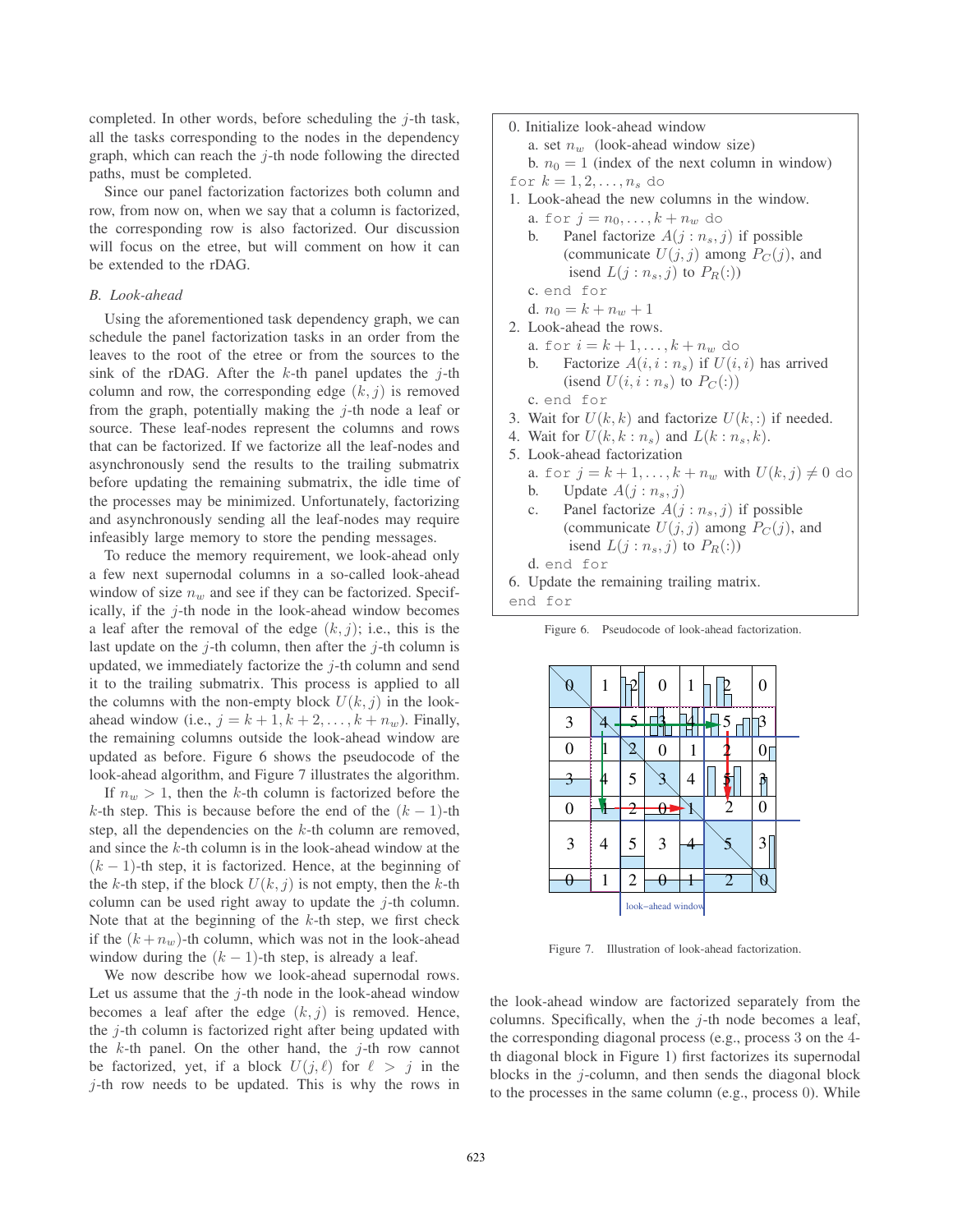the diagonal process performs its panel factorization, the rest of the processes in the  $j$ -th column are blocked. As soon as these processes in the column receive the diagonal block, they perform the panel factorization of their local blocks in the  $j$ -th column and send the results to the processes in the same row (e.g., process 3 sends to processes 5, and process 0 sends to process 2. Note that the results are sent only to the processes that require them; i.e., to the processes in the columns with the non-empty blocks in the  $j$ -th row). On the other hand, the panel factorization of the rows is implemented using non-blocking communication, and the processes perform the panel factorization of the row only after all the trailing updates with the  $k$ -th panel are completed and when the diagonal block is received (Step 2 of Figure 6). Hence, the process blocks only at the  $k$ -th step if the k-th diagonal block  $U(k, k)$  has not been received, yet (Step 3).

This look-ahead technique has been used for dense matrix factorization [19], where the speedup of about 1.7 was reported on a shared-memory computer with two 1.8GHz dual-core AMD opteron 265 processors. SuperLU\_DIST already implements a pipelining mechanism, where the next  $(k+1)$ -th column is factorized before the remaining columns are updated. This is equivalent to look-ahead with the window size of one. In [22], pipelining reduced the factorization time by 10% to 40% on 64 processors of a Cray-T3E system. Here, we generalize this idea to an arbitrary look-ahead window size, which allows higher degree of parallelism and overlapping of communication and computation.

#### *C. Bottom-up topological ordering*

The look-ahead mechanism in Section IV-B provides a great potential to reduce some serialization in SuperLU\_DIST. However, even after the integration of look-ahead, we observed that on 256 cores of Cray-XE6, about 76% of the numerical factorization time was still spent at the synchronization points (e.g., Steps 3 and 4 of Figure 6). This is because even though many of the panel factorization tasks were leaves, they were outside the look-ahead window. Since these tasks enter the look-ahead window from the first to the  $n<sub>s</sub>$ -th task in the sequence, the ordering of these tasks has a significant impact on the performance of look-ahead. We next propose an ordering of the supernodal columns to increase the potential of the tasks within the look-ahead window being leaves. Our main objective is to find an ordering of all these tasks as given in the outer loop over  $k$  in Figure 1 so that the critical path of the algorithm is shortened. Notice that this loop transformation is possible only for a sparse matrix A since its task dependency graph is not a complete graph; whereas the dependency graph of a dense matrix is complete.

Let us first discuss how SuperLU\_DIST currently orderes or schedules these tasks. The symbolic factorization algorithm permutes the columns of the coefficient matrix ac-



Figure 8. Static scheduling based on etree.

cording to a postordering of the etree, in which the children are numbered before their parent and the nodes within any subtree are numbered consecutively (see Figure 8(a)).<sup>1</sup> This ordering is motivated to obtain larger supernodes without changing the sparsity structure of the LU factors. The reason this ordering may increase the sizes of the supernodes is the following. The sparsity structure of the fill generated in the  $j$ -th column is contained in the union of that of the  $i$ -th column of A and those of the columns of the  $L$ factor, which correspond to the descendants of the  $j$ -th node in the etree  $[10]$ . Thus, after the matrix  $A$  is permuted in the postordering, the nodes corresponding to the adjacent columns are likely to have a large number of same descendants and are expected to have similar sparsity structures in the L-factor. As our symbolic factorization subroutine locates a supernodal column in the postorder, it sets up the data structure to store the column. Hence, these supernodal columns are stored at the contiguous memory locations in the postorder. Then, during the numerical factorization, the supernodal columns are factorized in the same postorder since this improves data locality of computing the LU factors. Unfortunately, this postordering limits the number of supernodal columns that can be factorized in the look-ahead window. This is because the look-ahead window contains only the nodes in a small subtree of the etree, while missing the other leaf-nodes in the other parts of the tree, which are ready to be factorized.

To mitigate this problem, we use a static scheduling scheme based on a bottom-up topological ordering of the etree, in the spirit of breadth-first search (see Figure 8(b)). This ordering can be computed using a FIFO queue. First, all the initial leaf-nodes in the etree are pushed into the queue (the nodes 1 through 5 in Figure 8(b)). Then, the first node in the queue is popped to be scheduled, and if the removal

<sup>&</sup>lt;sup>1</sup>The nested dissection ordering is one example of postordering.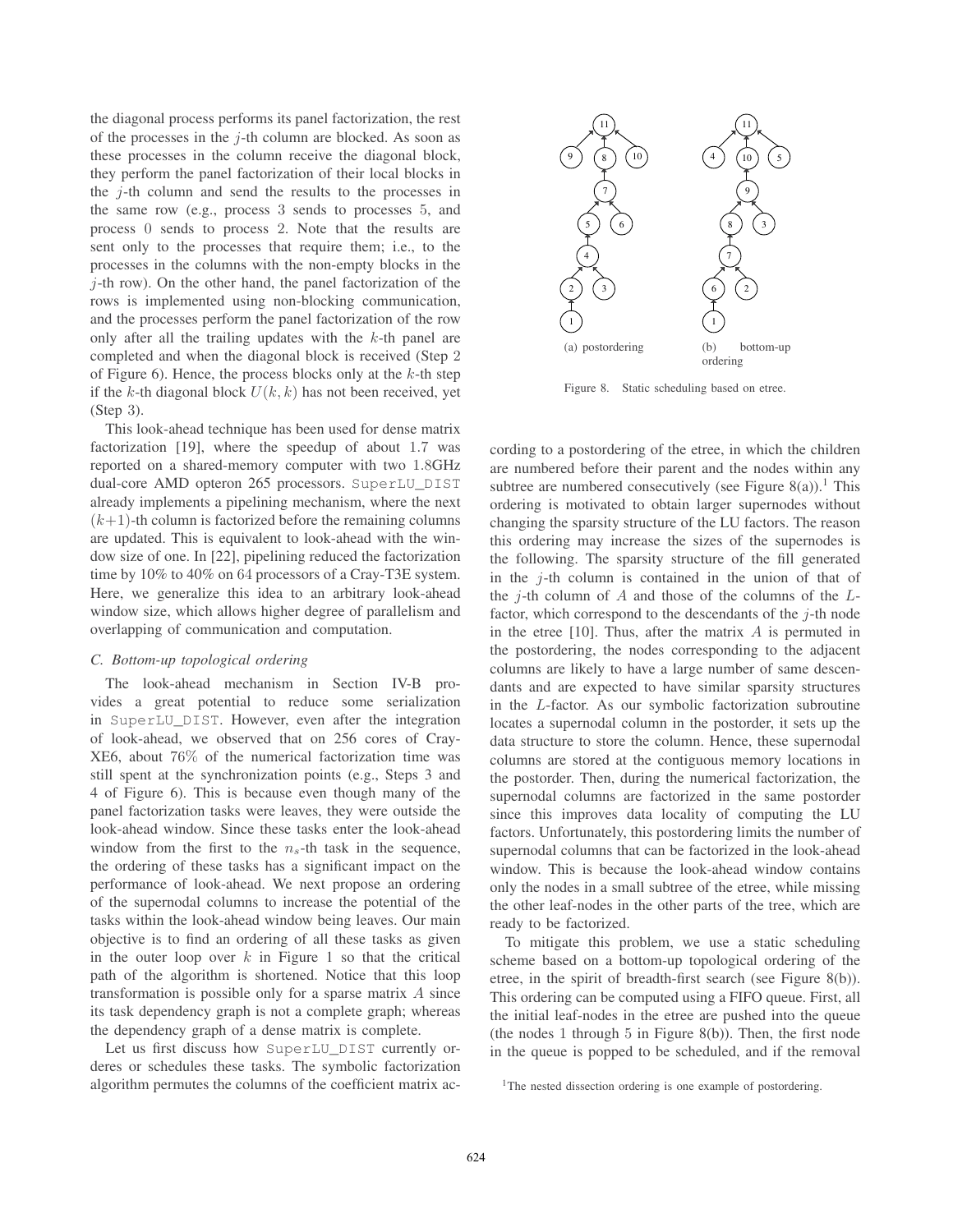of this node generates a new leaf-node in the etree, then the new leaf-node is pushed into the end of the queue. If we use a priority-queue instead of a FIFO queue, then several options exist to schedule the leaf-nodes in the queue. In our implementation, to shorten the critical path of the algorithm, we try to schedule the leaf-node that is furthest away from the root first. This is done by ordering the initial leaf-nodes in the descending order of their distance from the root. Then, the new leaf-nodes are pushed into the FIFO queue as the nodes in the queue are processed (see Figure 8(b)).

For an unsymmetric matrix, we can either use the etree of the symmetrized matrix  $|A^T| + |A|$  or use the rDAG by scheduling all the source-nodes of the rDAG first. With the combination of the static scheduling and look-ahead, only about 36% of the numerical factorization time is now spent at the synchronization points on the 256 cores of Cray-XE6. This scheduling strategy will be incorporated into the upcomming version 3.0 of SuperLU\_DIST.

#### V. HYBRID PROGRAMMING

With the advent of multicore architecture, we are seeing an increasing number of cores per node and a simpler core design. In the near future, the number of cores per node is expected to be in the order of hundreds or thousands [6]. On the other hand, the size of the memory on each compute node is expected to be about the same or smaller due to power constraint. Using a pure MPI programming paradigm is not appropriate for such light-weight core designs, especially on NUMA architectures. For instance, the small amount of per-core memory can become a limiting factor for running one MPI process per core since each MPI process adds certain amount of communication buffer overhead. Even if we have sufficient memory to pack hundreds of MPI processes on each node, the network adapter on the node could become a serious bottleneck when many of these tasks communicate off-node. In order to effectively utilize the node-level core resources, the on-node parallel execution model must incorporate fine-grained data parallelism to reduce the message passing overhead. Hence, it becomes imperative to investigate new programming paradigms other than a pure MPI paradigm. In this section, we describe how we integrated a hybrid message-passing and shared-memory programming paradigm into SuperLU\_DIST to adapt to the modern multicore cluster.

The computational cost of numerical factorization is typically dominated by the trailing submatrix update, where each process updates several independent blocks of the trailing submatrix at each step. We incorporated light-weight OpenMP threads in each MPI process to update disjoint sets of these independent blocks in parallel. We chose to use OpenMP over other threading or data parallel languages because it is production-ready, easily accessible, and widely supported.



Figure 9. Mapping of threads to supernodal blocks. The light-blue blocks represents the non-empty blocks in the current panel. Four MPI processes are assigned to blocks in a  $2 \times 2$  grid, where the numbers inside the blocks indicate the process ID. Each MPI process generates four threads, where the blocks in blue, green, red and yellow are assigned to the first, second, third and fourth thread of the process 1, respectively. Only the active blocks are assigned to threads.

There are several options as to how to assign the independent blocks to the threads. For instance, a process can assign its local supernodal columns of the trailing submatrix to the threads in a 1D block fashion; i.e., the  $t$ -th thread updates  $(t-1) \cdot h$ -th to  $(t \cdot h - 1)$ -th columns, where  $h = \frac{n_c}{n_t}$ ,  $n_t$ is the number of threads, and  $n_c$  is the number supernodal columns assigned to this process (see Figure 9(a)). Since these columns are contiguous in memory, each thread can access the columns without large stride. However, with this layout, the number of threads is limited by the number of columns. Another approach is to assign the blocks in a 2D cyclic fashion; namely the  $(i, j)$ -th block is assigned to  $(b_r \cdot t_c + b_c)$ -th thread, where the threads are organized into a  $t_r \times t_c$  grid (i.e.,  $n_t = t_r \cdot t_c$ ),  $b_r = \text{mod}(i, t_r)$ , and  $b_c = \text{mod}(j, t_c)$  (see Figure 9(b)). Since the blocks assigned to a thread are not contiguous in memory, accessing these blocks incurs some overhead. However, this offers more parallelism than the 1D layout does. We chose to use the 1D block layout if the number of columns is greater than the number of threads. Otherwise, we use the 2D cyclic layout if the number of blocks is greater than the number of threads.<sup>2</sup> Finally, we use a single thread to update the trailing submatrix if there are not enough blocks.

This hybrid programming paradigm obtained significant reduction in memory usage while achieving the same level of parallel efficiency as the pure MPI paradigm. As a result, in comparison to the pure MPI paradigm which failed due to the per-core memory constraint, this hybrid paradigm could

<sup>&</sup>lt;sup>2</sup>In our experiments, the thread grid is as close to a square grid as possible.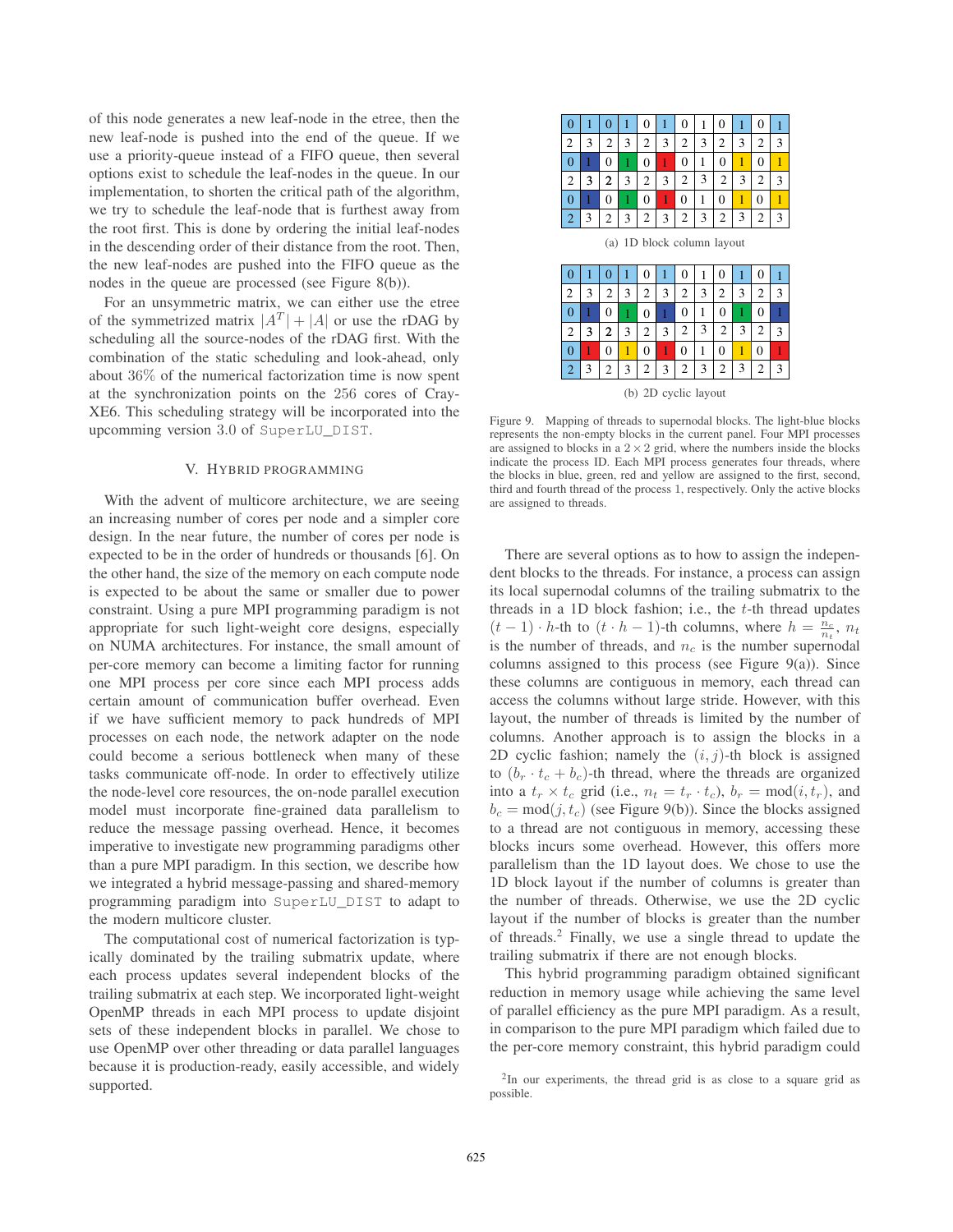| Name                   | Application         | Source        | Type    | Symm. | $n_{\cdot}$ | nnz   | fill-ratio |
|------------------------|---------------------|---------------|---------|-------|-------------|-------|------------|
| tdr455k                | Accelerator         | Omega3P       | real    | Yes   | 2,738,556   | 41    | 12.3       |
| matrix 211             | Fusion              | $M3D-C1$      | real    | Nο    | 801.378     | 161   | 9.9        |
| cc linear <sub>2</sub> | Fusion              | <b>NIMROD</b> | complex | No    | 259, 203    | 109   |            |
| ibm matick             | Circuit simulation  | IBM           | complex | No    | 16,019      | 4.005 | 1.0        |
| cage13                 | DNA electrophoresis | UF collection | real    | No    | 445, 315    |       | 608.5      |

Table I

TEST MATRIX PROPERTIES.

use more cores on each node and reduce the factorization time on the same number of nodes.

#### VI. PERFORMANCE RESULTS

In this section, we study the performance of the techniques proposed in this paper. We first describe our testbeds, test matrices, and experimental setups in Sections VI-A, VI-B, VI-C, respectively. Then, we present the effects of static scheduling and hybrid programming on the performance of SuperLU\_DIST in Sections VI-D and VI-E, respectively.

### *A. Experimental testbeds*

We conducted our experiments to examine the performance of the proposed techniques on two leading HPC systems at the National Energy Research Scientific Computing Center (NERSC). In this section, we briefly describe our experimental testbeds.

*Cray-XE6 (Hopper):* Hopper is a Cray-XE6 system and placed number eight on the latest Top500 Supercomputer list (June 2011). It consists of 153, 216 compute cores and 217TB of total memory, and has a peak performance of 1.28 petaflops/sec. Each compute node consists of two twelve-core AMD Magny-Cours 2.1GHz processors, giving each node 24 cores. Each Magny-Cours has two six-core Bulldozer CPUs connected by interconnect in one package, where each CPU has its own local memory controllers. Hence, it provides a NUMA architecture within each package. Each compute node has 32GB of memory with about 1.3GB of memory per core when all the cores are used on the node. These compute nodes are connected by the Cray Gemini interconnect that forms 3D torus.

*IBM iDataPlex (Carver):* Carver is an IBM iDataPlex system with 3, 520 processor cores. The compute node used for our experiments has two quad-core intel Xeon X5550 Nehalem 2.7GHz processors, and 24GB of memory. These nodes on Carver do not have disk, and about 4GB of the memory is used to store the system files. Hence, each core has about 2.5GB of memory when the node is fully packed. For high-performance message passing on the interconnect between the nodes, 4X QDR InfiniBand technology, with 32Gb/sec of point-to-point bandwidth, is used.

More information about our testbeds can be found at https://www.nersc.gov/systems.

#### *B. Test matrices*

The applications of our main interests are the numerical simulations (Omega3P) to model particle accelerator cavities [2] and those  $(M3D-C<sup>1</sup>$  and NIMROD) to model fusion energy devices [1]. The accelerator simulation involves nonlinear eigenvalue problems for solving discretized Maxwell equations, where the solutions of the highly-indefinite linear systems are needed for the shift-invert operations. When the shift is close to an actual eigenvalue, these linear systems are close to singular and extremely difficult to solve using a preconditioned iterative method. The numerical simulation of the fusion energy devices requires the solution of linear systems of the discretized extended MHD equations, which are unsymmetric and indefinite. Besides these, we have selected two matrices from the other disciplines; one from a circuit simulation at IBM, and the other for DNA electrophoresis from the University of Florida sparse matrix collection. Table I shows the properties of our test matrices.

## *C. Experimental setup*

For all of our experiments in this paper, we used the default setups of SuperLU\_DIST; i.e., we used MC64 for static pivoting and equilibration to enhance numerical stability, a serial nested dissection algorithm of METIS to preserve the sparsity of the LU factors, and serial symbolic factorization to setup the data structures required for the numerical factorization. These serial matrix pre-processing and symbolic factorization algorithms require each MPI process to store the global coefficient matrix. It is possible to use parallel pre-processing algorithms and the parallel symbolic factorization [11] by replacing MC64 and METIS with a simple parallel matrix equilibration [22] and a parallel nested dissection of ParMETIS [18] or PT-SCOTCH [20], respectively. However, since SuperLU\_DIST does not perform any dynamic pivoting, MC64 may be necessary for ill-conditioned problems. Furthermore, the matrix orderings returned by ParMETIS or PT-SCOTCH would be different using different numbers of processes, and this would make it difficult to compare the parallel performance of the proposed techniques on different numbers of processes.

## *D. Performance results of static scheduling*

Figure 10 shows the effects of the window size  $n_w$  on the performance of static scheduling on the Cray-XE6. In the figure, the bars with the window size of one show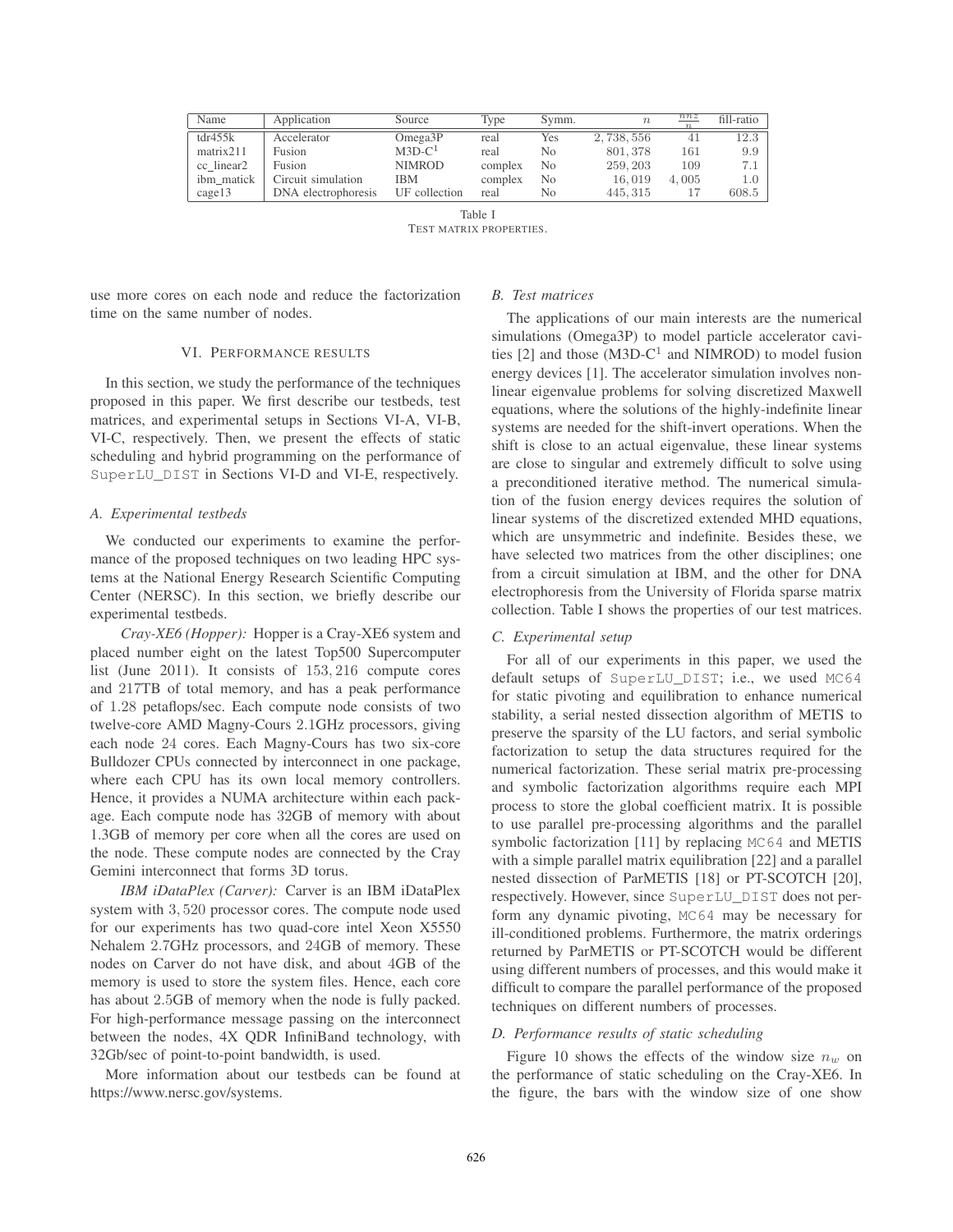

Figure 10. Effects of window size on performance of static scheduling.



Figure 11. Factorization (MPI communication) time in seconds, with v2.5 and v3.0 on Hopper.

the numerical factorization times of the latest version 2.5 of SuperLU\_DIST, while those with the window size of greater than one deploy the new look-ahead and static scheduling strategies in the upcoming release version 3.0. We see that the integration of look-ahead and static scheduling significantly reduced the factorization time by reducing the synchronization time and overlapping communication with computation. The improvement stagnated with the window size greater than 10.

Table II shows the performance of the static scheduling for all the test matrices with the fixed window size of  $n_w = 10$ . Specifically, we show the performance of look-ahead alone ("look-ahead" in the table) and the combination of lookahead with static scheduling ("schedule"), and compare it with that of version 2.5 ("pipeline"). In the table, we clearly see that with a large number of processes, the factorization time was dominated by the communication time, which is shown in parentheses.<sup>3</sup> Since the communication time increased with the number of MPI processes, the pipelined factorization did not scale beyond hundreds of processes. Even though the look-ahead alone was not effective, when it was combined with the static scheduling, the communication time was significantly reduced, obtaining the speedups of up to 2.9 over the pipelined factorization time. Figure 11 shows these results visually for tdr455k and matrix211.

For cage13, the factorization was slower using the static scheduling on a small number of cores (e.g., 8 or 32 cores). This is mainly due to the overhead associated with the static scheduling such as irregular access to the panels and poor data locality. However, as the number of cores increases, the communication started to dominate the factorization time, and the static scheduling was able to obtain significant speedups of up to about 2.6.

We also see that our scheduling strategy could not obtain significant speedups for ibm\_matick. This is because ibm\_matick and its LU factors are much denser than the other test matrices. Hence, its task dependency graph is closer to a complete graph. This provides only a small potential of reducing the idle time by reordering the matrix.

In Table III, we show the experimental results on Carver. The maximum number of nodes that a user can obtain on Carver is 64, where each node has eight cores. Hence, in order to use 512 cores, we must use all of the eight cores on each of the 64 nodes. Unfortunately, this did not provide enough memory to solve some of the linear systems on 512 cores. However, similar to the results on Hopper, even on hundreds of cores, significant speedups was obtained using the static scheduling. In Section VI-E, we study the memory usage in more details.

|                        | Number of cores    |                |                |            |  |  |  |  |
|------------------------|--------------------|----------------|----------------|------------|--|--|--|--|
| version                | 8                  | 32             | 128            | 512        |  |  |  |  |
| results for tdr455k    |                    |                |                |            |  |  |  |  |
| cores/node             | $\overline{2}$     | $\overline{4}$ | 4              | 8          |  |  |  |  |
| pipeline               | 195.9              | 65.7           | 39.4           | <b>OOM</b> |  |  |  |  |
| schdule                | 172.3              | 47.0           | 17.8           | <b>OOM</b> |  |  |  |  |
| results for matrix211  |                    |                |                |            |  |  |  |  |
| cores/node             | 8                  | 8              | 8              | 8          |  |  |  |  |
| pipeline               | 46.9               | 14.7           | 10.1           | 14.4       |  |  |  |  |
| schedule               | 31.8               | 7.8            | 5.7            | 13.4       |  |  |  |  |
| results for cc linear2 |                    |                |                |            |  |  |  |  |
| cores/node             | 8                  | 8              | 8              | 8          |  |  |  |  |
| pipeline               | 27.4               | 8.5            | 5.7            | 6.3        |  |  |  |  |
| schdule                | 18.4               | 4.9            | 2.5            | 2.7        |  |  |  |  |
| results for ibm matick |                    |                |                |            |  |  |  |  |
| cores/node             | 4                  | 4              | 4              | 8          |  |  |  |  |
| pipeline               | 27.0               | 7.12           | 2.1            | <b>OOM</b> |  |  |  |  |
| schdule                | 25.1               | 6.77           | 2.1            | <b>OOM</b> |  |  |  |  |
|                        | results for cage13 |                |                |            |  |  |  |  |
| cores/node             | 1                  | $\mathfrak{2}$ | $\overline{2}$ | 8          |  |  |  |  |
| pipeline               | 5104.6             | 1322.3         | 335.4          | <b>OOM</b> |  |  |  |  |
| schdule                | 7041.2             | 1316.8         | 320.2          | <b>OOM</b> |  |  |  |  |
| Table III              |                    |                |                |            |  |  |  |  |

FACTORIZATION TIME IN SECONDS WITH V2.5 AND V3.0 ON CARVER.

#### *E. Performance results of hybrid programming*

Table IV shows the results of the hybrid programming paradigm, where we used different numbers of MPI processes and OpenMP threads on 16 compute nodes of Hopper.

<sup>3</sup>Integrated Performance Monitoring (IPM) was used to measure the times spent on MPI communication.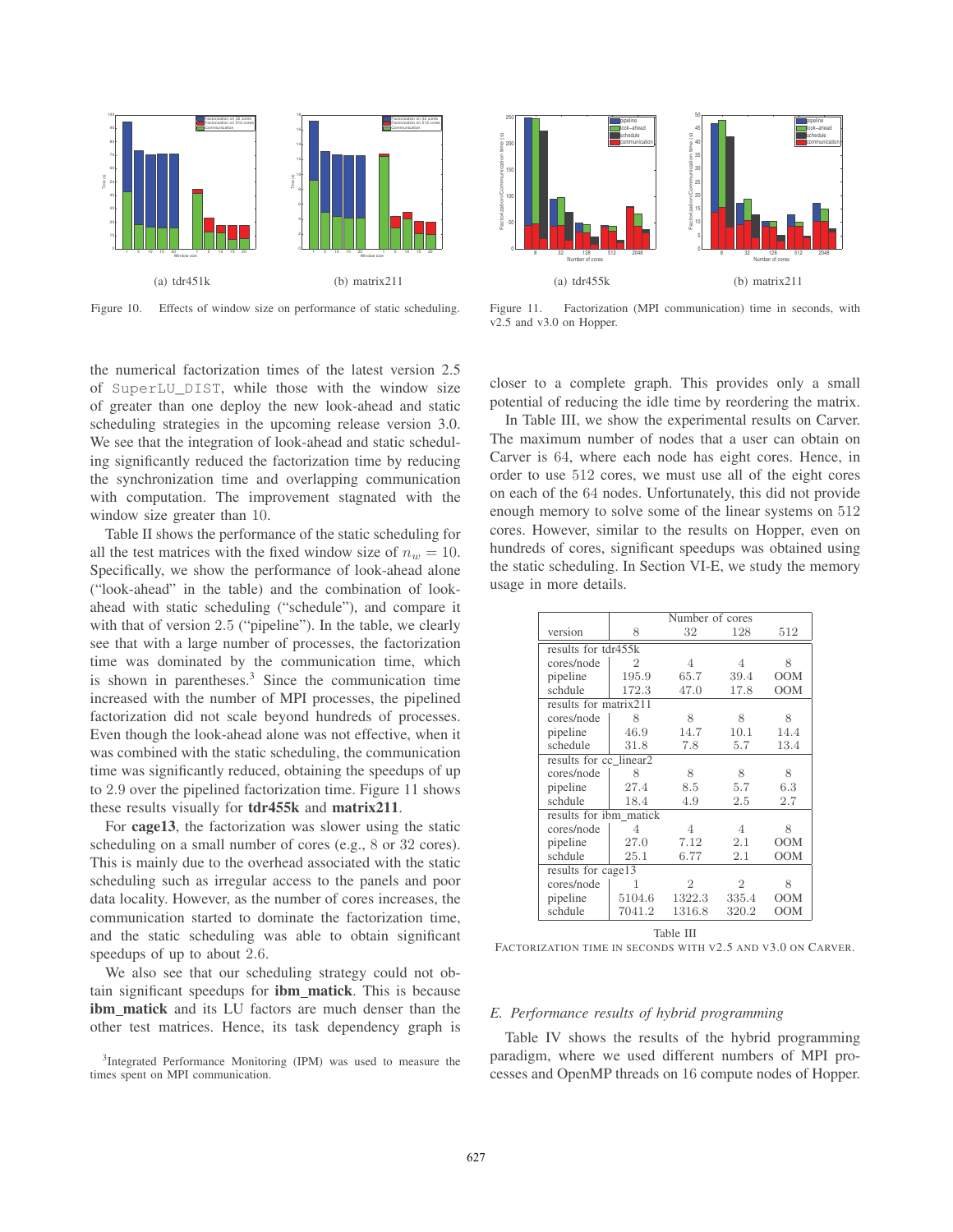|                        | Number of cores |                |               |             |              |  |  |  |
|------------------------|-----------------|----------------|---------------|-------------|--------------|--|--|--|
| version                | 8               | 32             | 128           | 512         | 2048         |  |  |  |
| results for tdr455k    |                 |                |               |             |              |  |  |  |
| cores/node             | 1               | 8              | 8             | 8           |              |  |  |  |
| pipeline               | 250.3(44.8)     | 95.0(42.8)     | 49.8(32.2)    | 44.7(41.5)  | 81.0 (80.1)  |  |  |  |
| look-ahead $(10)$      | 248.7(48.0)     | 97.9(45.1)     | 45.9(31.5)    | 43.5(34.1)  | 67.1(42.8)   |  |  |  |
| schdule                | 225.5(19.4)     | 70.7(16.4)     | 23.7(9.3)     | 17.5(12.2)  | 37.7(31.3)   |  |  |  |
| results for matrix211  |                 |                |               |             |              |  |  |  |
| cores/node             | 8               | 24             | 24            | 24          | 8            |  |  |  |
| pepeline               | 46.9(13.8)      | 17.2(9.3)      | 10.3(8.4)     | 12.8(12.4)  | 17.2(17.1)   |  |  |  |
| look-ahead $(10)$      | 48.1(15.7)      | 18.6(10.6)     | 10.3(8.1)     | 10.1(8.5)   | 14.9(10.4)   |  |  |  |
| schedule               | 41.8(8.2)       | 12.7(4.4)      | 5.2(3.1)      | 4.9(4.1)    | 7.6(6.4)     |  |  |  |
| results for cc linear2 |                 |                |               |             |              |  |  |  |
| cores/node             | 8               | 24             | 24            | 24          | 8            |  |  |  |
| pipeline               | 30.9(29.6)      | 12.3(7.2)      | 7.6(6.5)      | 6.8(6.6)    | 7.9(7.9)     |  |  |  |
| schedule               | 24.3 (17.8)     | 7.5(2.3)       | 3.6(2.4)      | 2.3(2.0)    | 2.7(2.5)     |  |  |  |
| results for ibm matick |                 |                |               |             |              |  |  |  |
| cores/node             | 8               | 8              | 8             | 8           |              |  |  |  |
| pipeline               | 46.9(12.6)      | 14.9 $(4.8)$   | 7.2(5.5)      | 5.4(5.0)    | 5.2(5.1)     |  |  |  |
| schedule               | 46.4(13.3)      | 12.5(3.1)      | 7.0(5.0)      | 5.0(4.6)    | 4.8 $(4.6)$  |  |  |  |
| results for cage13     |                 |                |               |             |              |  |  |  |
| cores/node             |                 |                | 4             | 4           |              |  |  |  |
| pipeline               | 6798.9 (425.8)  | 1986.4 (287.5) | 481.4 (134.9) | 139.5(61.6) | 124.5(107.7) |  |  |  |
| schedule               | 8412.5 (600.5)  | 2085.6 (241.7) | 438.6(86.8)   | 116.0(34.6) | 47.5(21.5)   |  |  |  |
|                        |                 |                |               |             |              |  |  |  |

Table II

FACTORIZATION (MPI COMMUNICATION) IN SECONDS, WITH V2.5 AND V3.0 ON HOPPER.

The look-ahead window size is fixed at  $n_w = 10$ . In the table, "time (s)" is the numerical factorization time in seconds. In addition, next to "mem (GB)," we show the total memory allocated by SuperLU\_DIST for the data structures storing the distributed LU factors and for the communication buffers used during the numerical factorization in Gigabytes. This value does not change with the increase in the number of MPI processes or OpenMP threads since the serial preprocessing is used. Finally, under "mem (GB)," we show the three memory statistics mem,  $mem_1 + mem_2$ , where mem is the total high watermark of the memory allocated by SuperLU\_DIST,  $mem_1$  is the total memory usage including the system memory before the factorization, and  $mem_1 + mem_2$  is the usage after the factorization.<sup>4</sup>

First, we clearly see that due to the serial algorithms used by the default setups, mem increased almost proportionally to the number of MPI processes. We also see that  $mem_1 +$  $mem_2$  was significantly greater than  $mem$ . This is mainly because on Hopper, all the libraries are statically linked by default and this leads to a large executable file. The hybrid programming paradigm reduces these memory bottlenecks using OpenMP threads in place of MPI processes. As a result, the hybrid program could effectively use more cores on each node, whereas the pure MPI program failed due to the per-core memory constraint.<sup>5</sup>

Furthermore, we see that the best time for each matrix with the fixed node count of 16 was always obtained by the hybrid paradigm. For example, the best time of the hybrid paradigm on cage13 was about 2.2 times faster than that of the pure MPI paradigm (cf., 845.3 seconds with  $64 \times 1$ while 377.2 seconds with  $64 \times 4$ ). This clearly shows that the hybrid paradigm was able to better utilize the resources available on the compute nodes.

Finally, when the same number of cores is used, the factorization was faster using the pure MPI paradigm on a small number of cores. However, on a large number of cores, the hybrid paradigm could avoid the expensive message passing among the cores on the same NUMA node and obtained a small speedup over the pure MPI paradigm (e.g., 3.9 seconds with  $128 \times 2$  while 5.0 seconds with  $256 \times 1$  for matrix211). Figure 12 shows these timing results visually for tdr455k and matrix211.



Figure 12. Results of hybrid programming using 16 nodes of Hopper.

Table V shows the results of the hybrid programming

<sup>4</sup> The memory usage was obtained by reading the system file /proc/(pid)/status.

<sup>&</sup>lt;sup>5</sup>The program may fail at a serial bottleneck before the factorization (e.g., serial equilibration or symbolic factorization).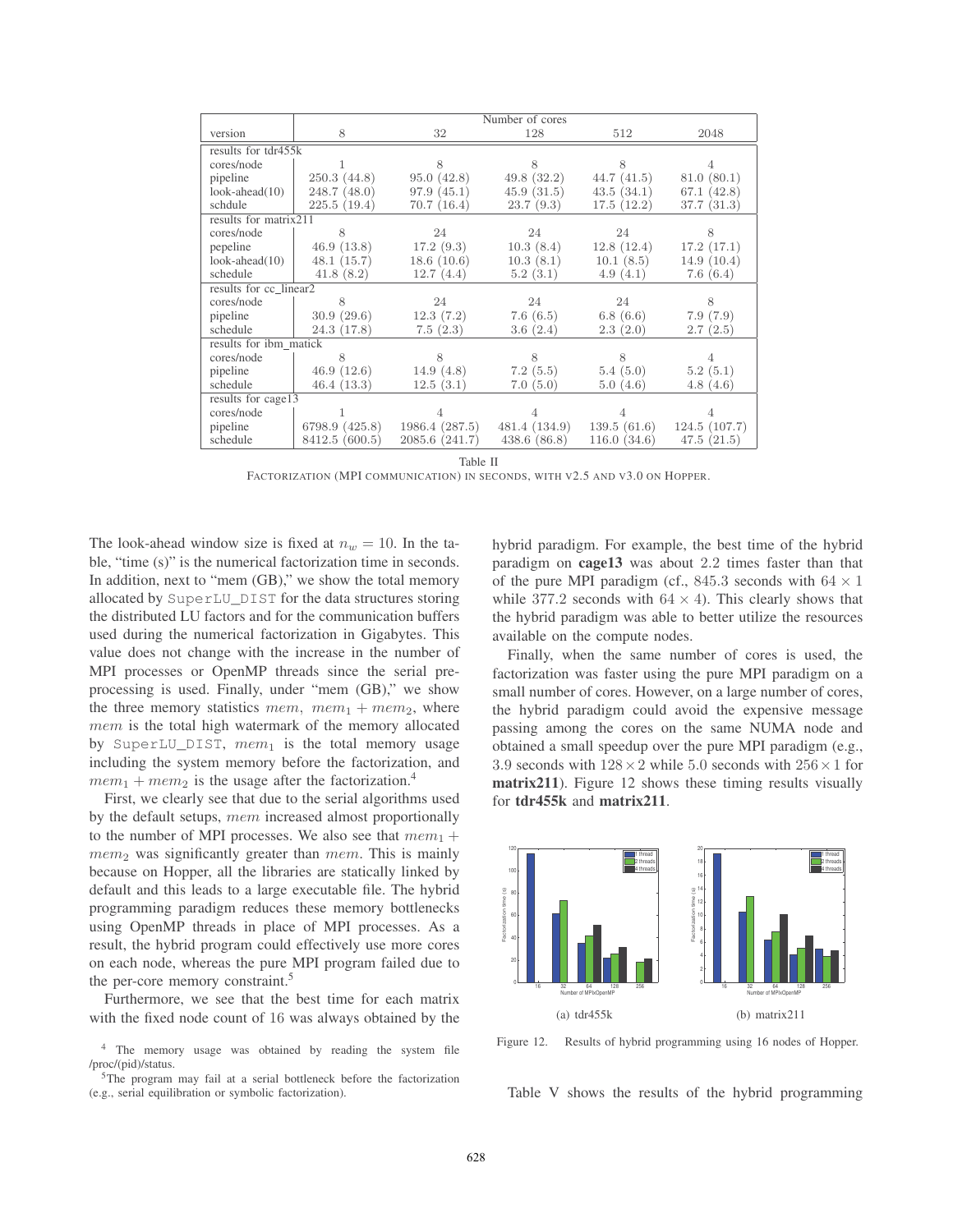|                     | tdr455k           |                   |                | matrix211 |        |                  | cage13            |                              |                |
|---------------------|-------------------|-------------------|----------------|-----------|--------|------------------|-------------------|------------------------------|----------------|
| $MPI \times Thread$ | time(s)           | mem $(GB)$ ; 23.3 |                | time(s)   |        | mem $(GB)$ ; 5.4 |                   | mem $(GB)$ ; 43.3<br>time(s) |                |
| $16 \times 1$       | 115.6             | 45.4,             | $75.2 + 0.8$   | 19.2      | 15.4,  | $56.3 + 0.5$     | 3943.7            | 106.3,                       | $91.5 + 1.1$   |
| $32 \times 1$       | 61.5              | 81.9.             | $128.0 + 1.1$  | 10.5      | 30.7.  | $106.6 + 1.1$    | 1743.3            | 169.5.                       | $141.7 + 1.8$  |
| $16 \times 2$       | 73.1              | 45.4,             | $75.2 + 1.5$   | 12.9      | 15.4,  | $56.3 + 1.1$     | 2221.0            | 106.3,                       | $91.5 + 1.8$   |
| $64 \times 1$       | 34.9              | 163.8.            | $232.0 + 2.0$  | 6.4       | 61.5.  | $207.3 + 2.9$    | 845.3             | 294.3.                       | $243.7 + 3.3$  |
| $32 \times 2$       | 41.7              | 81.9,             | $128.1 + 2.3$  | 7.6       | 30.7,  | $106.6 + 2.4$    | 1014.1            | 169.5.                       | $141.7 + 3.1$  |
| $16 \times 4$       | 51.2              | 45.4,             | $75.2 + 2.8$   | 10.2      | 15.4,  | $56.3 + 2.4$     | 1297.1            | 106.3,                       | $91.5 + 3.1$   |
| $128 \times 1$      | 22.0              | 327.6.            | $441.1 + 6.9$  | 4.1       | 122.9. | $410.5 + 5.0$    | $\qquad \qquad -$ | OOM.                         | <b>OOM</b>     |
| $64 \times 2$       | 25.8              | 163.8,            | $232.0 + 4.6$  | 5.1       | 61.5,  | $207.3 + 5.5$    | 567.2             | 294.3,                       | $243.7 + 5.8$  |
| $32 \times 4$       | 31.5              | 81.9.             | $128.1 + 4.8$  | 7.0       | 30.7.  | $106.6 + 4.9$    | 750.0             | 169.5.                       | $141.7 + 5.7$  |
| $16 \times 8$       | 41.7              | 45.4,             | $75.2 + 5.3$   | 9.1       | 15.4,  | $56.3 + 5.0$     | 905.9             | 106.3,                       | $91.5 + 5.6$   |
| $256 \times 1$      | $\qquad \qquad -$ | OOM.              | <b>OOM</b>     | 5.0       | 245.9. | $830.9 + 8.2$    | $\qquad \qquad -$ | OOM.                         | <b>OOM</b>     |
| $128 \times 2$      | 18.5              | 327.6.            | $441.1 + 12.0$ | 3.9       | 122.9. | $410.5 + 10.1$   | $\qquad \qquad -$ | OOM.                         | <b>OOM</b>     |
| $64 \times 4$       | 21.3              | 163.8,            | $232.0 + 9.7$  | 4.8       | 61.5,  | $207.3+$<br>4.6  | 377.2             | 169.5.                       | $243.7 + 10.9$ |

Table IV

RESULTS OF HYBRID PROGRAMMING USING 16 NODES OF HOPPER.

on Carver. The behavior of the codes was similar to those on Hopper. The only significant difference was that much less system memory was required on Carver. This is mainly because on Carver, some of the libraries are dynamically linked, and the executable files is usually much smaller than that on Hopper.

#### VII. CONCLUSION

We studied two strategies to enhance the parallel performance of SuperLU\_DIST on modern multicore architectures. The first strategy schedules independent tasks as soon as possible to shorten the critical path. The experimental results demonstrated that the parallel factorization with this new scheduling strategy is nearly three times faster than the previous pipelined factorization. The second strategy uses the hybrid programming to overcome per-core memory constraint and fully utilize the node-level parallelism on a NUMA manycore architecture. We incorporated lightweight OpenMP threads in each MPI process to update independent blocks of the trailing submatrix. This hybrid programming could reduce the memory usage significantly, while achieving the same level of parallel efficiency as a pure MPI code. As a result, in comparison to the pure MPI paradigm, the hybrid paradigm utilized more cores on each node and reduced the factorization time on the same number of nodes.

In order for our static scheduling scheme to capture the different computational costs of the panel factorization tasks, we have assigned weights on the edges in our task dependency graphs (e.g., based on the size of the diagonal block). Furthermore, the MPI processes are currently assigned to supernodal blocks before the static scheduling. It might be beneficial to consider the process-assignment during the static scheduling such that the leaf-nodes are scheduled in a round-robin fashion according to the processes assigned to them. The motivation was to allow multiple processes to factorize different leaf-nodes in parallel. We have investigated these approaches, but currently, we have not observed

significant improvements over the strategies described in Section IV.

We currently use the hybrid programming paradigm only for the trailing submatrix update. We are considering how we can apply the hybrid paradigm for the panel factorization and reduce the message-passing overhead.

Finally, we plan to extend our memory profiling studies of the hybrid programming paradigm. For instance, we have not measured the amount of memory internally allocated by MPI during the numerical factorization. These measurements may show more significant advantages of the hybrid programming paradigm over the pure MPI paradigm.

# ACKNOWLEDGEMENT

This research was supported in part by the Director, Office of Science, Office of Advanced Scientific Computing Research of the U.S. Department of Energy under Contract No. D-AC02-05CH11231. We gratefully thank Esmond Ng and David Skinner for helpful discussions.

#### **REFERENCES**

- [1] Center for Extended MHD Modeling (CEMM). http://w3. pppl.gov/cemm/.
- [2] Community Petascale Project for Accelerator Science and Simulation (ComPASS). https://compass.fnal.gov.
- [3] A. Aho, M. Garey, and J. Ullman. The transitive reduction of a directed graph. *SIAM J. Comput.*, 1:131–137, 1972.
- [4] P. Amestoy, I. Duff, J.-Y. L'excellent, and X. Li. Analysis and comparison of two general sparse solvers for distributed memory comoputers. *ACM Transactions on Mathematical Software*, pages 388–421, 2001.
- [5] M. Baertschy and X. S. Li. Solution of a three-body poblem in quantum mechanics. In *Proceedings of SC2001: High Performance Networking and Computing Conference*, Denver, Colorado, November 10–16 2001.